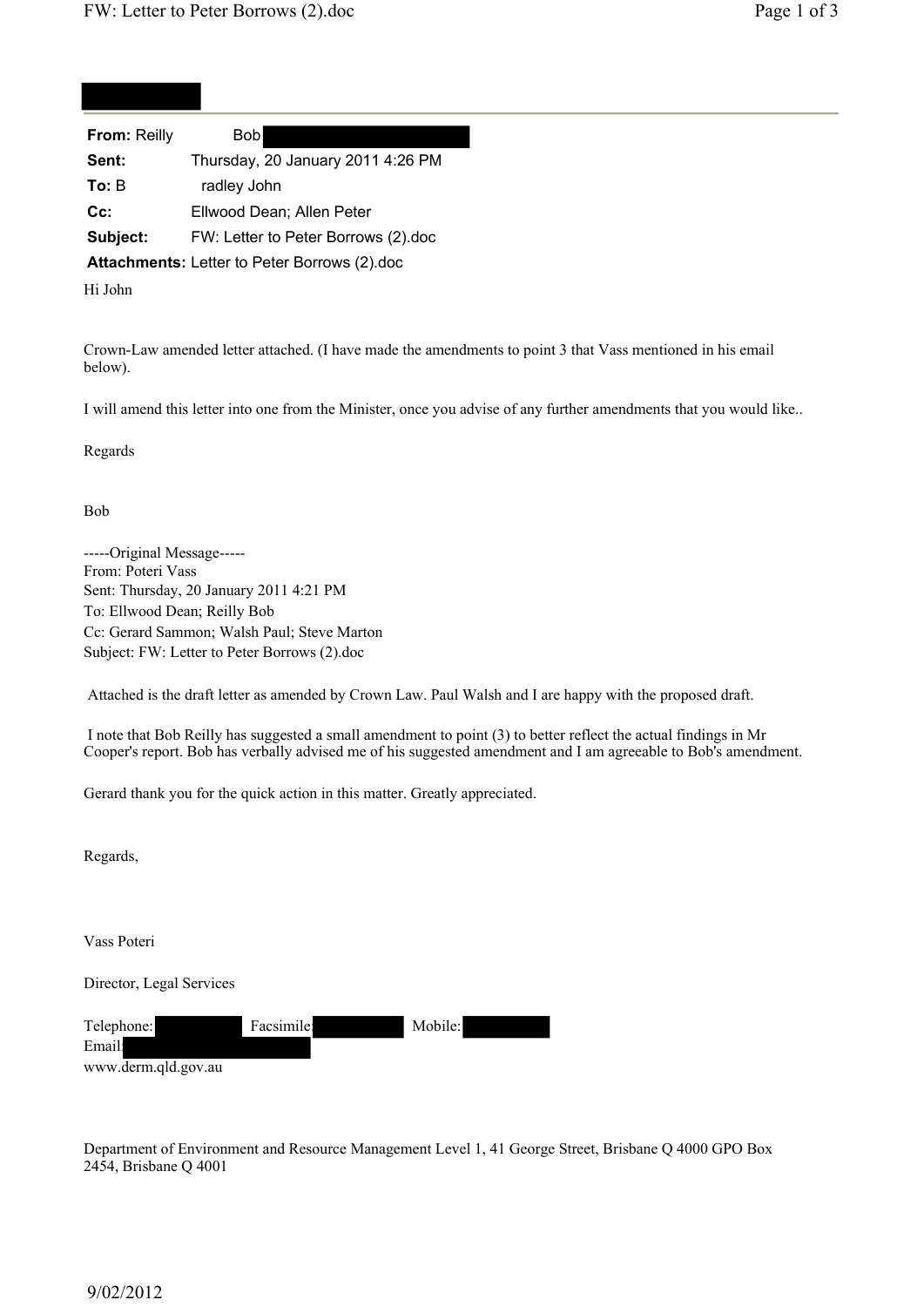## IMPORTANT NOTICE: CONFIDENTIALITY AND LEGAL PRIVILEGE:

This e-mail may contain privileged and/or confidential information intended for the person addressed. If you receive this e-mail and you are not the person addressed, please call me on ( immediately. There is no waiver of any confidentiality of solicitor/client by your inadvertent receipt of this material.

Legal Privilege - Any advice provided by Legal Services contains confidential, private and legally privileged material. This legal advice must not be copied, disseminated, disclosed or quoted, wholly or partly, without the consent of the Director, Legal Services. Any such copying, dissemination or disclosure is a breach of confidence and may cause the legal professional privilege of the legal advice to be waived.

-----Original Message----- From: Gerard Sammon Sent: Thursday, 20 January 2011 4:10 PM To: Poteri Vass Subject: FW: Letter to Peter Borrows (2).doc

<<Letter to Peter Borrows (2).doc>>

-----Original Message----- From: Gerard Sammon Sent: Thursday, 20 January 2011 3:57 PM To: Walsh Paul Subject: Letter to Peter Borrows (2).doc

Paul

Please find attached my suggested changes (in mark-up) to the draft letter for your DG to send to Seqwater. The changes I have made are consistent with what I think DERM wants to achieve at this point in time

- please see my email advice of earlier this PM.

Kind regards

Gerard Sammon Assistant Crown Counsel | Commonwealth Constitutional Law Crown Law

Floor 11 | State Law Building | 50 Ann Street | Brisbane Qld 4000

Ph:

Solutions for Government

\*\*\*\*\*\*\*\*\*\*\*\*\*\*\*\*\*\*\*\*\*\*\*\*\*\*\*\*\*\*\*\*\*\*\*\*\*\*\*\*\*\*\*\*\*\*\*\*\*\*\*\*\*\*\*\*\*\*\*\*\*\*\*\*

Please think about the environment before you print this message.

This email and any attachments may contain confidential, private or legally privileged information and may be protected by copyright. You may only use it if you are the person(s) it was intended to be sent to and if you use it in an authorised way. No one is allowed to use, review, alter, transmit, disclose, distribute, print or copy this email without appropriate authority.

If you are not the intended addressee and this message has been sent to you by mistake, please notify the sender immediately, destroy any hard copies of the email and delete it from your computer system network. Any legal privilege or confidentiality is not waived or destroyed by the mistake.

Opinions in this email do not necessarily reflect the opinions of the Department of Justice and Attorney-General or the Queensland Government.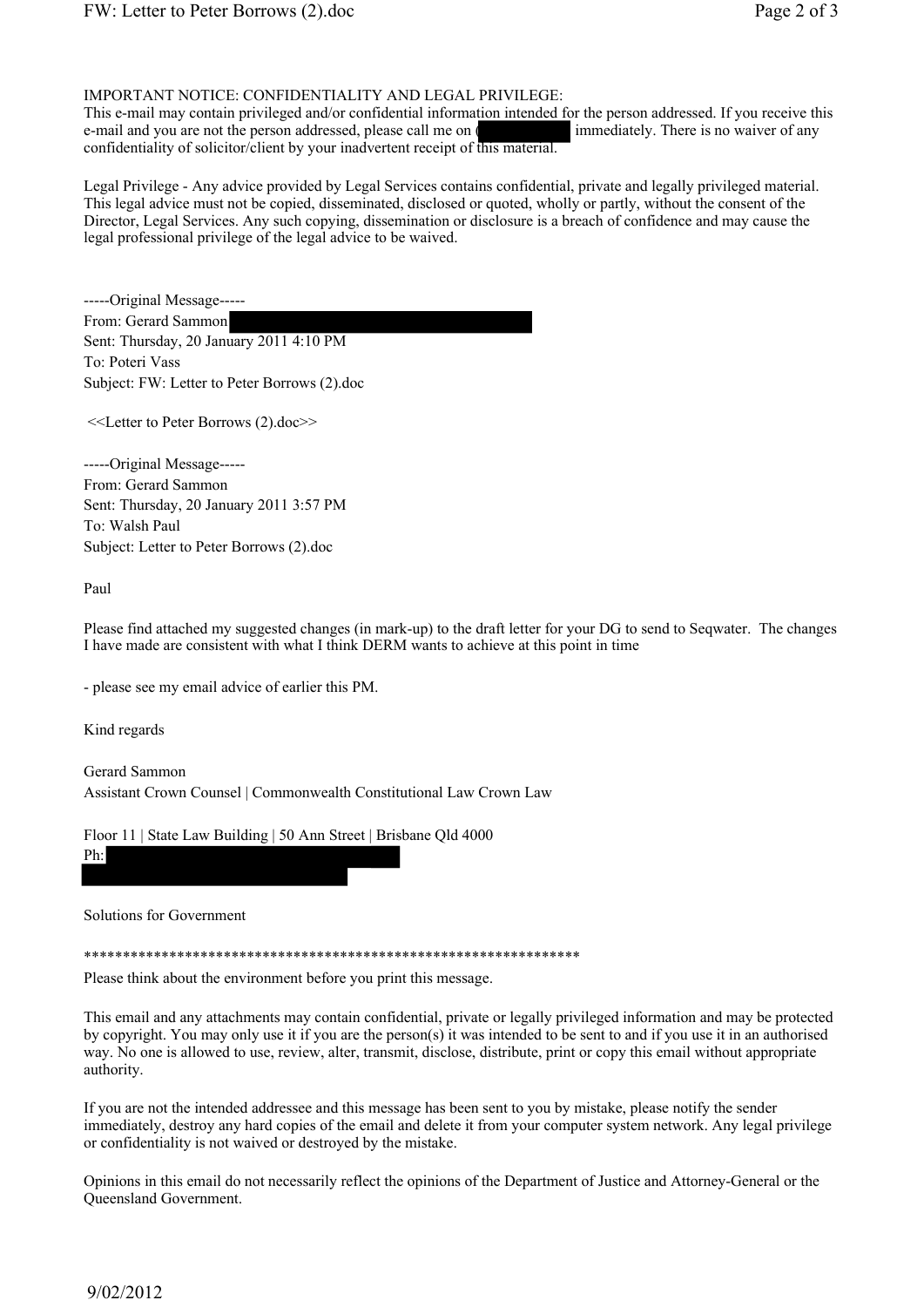It is your responsibility to ensure that this email does not contain and is not affected by computer viruses, defects or interferences by third parties or replication problems.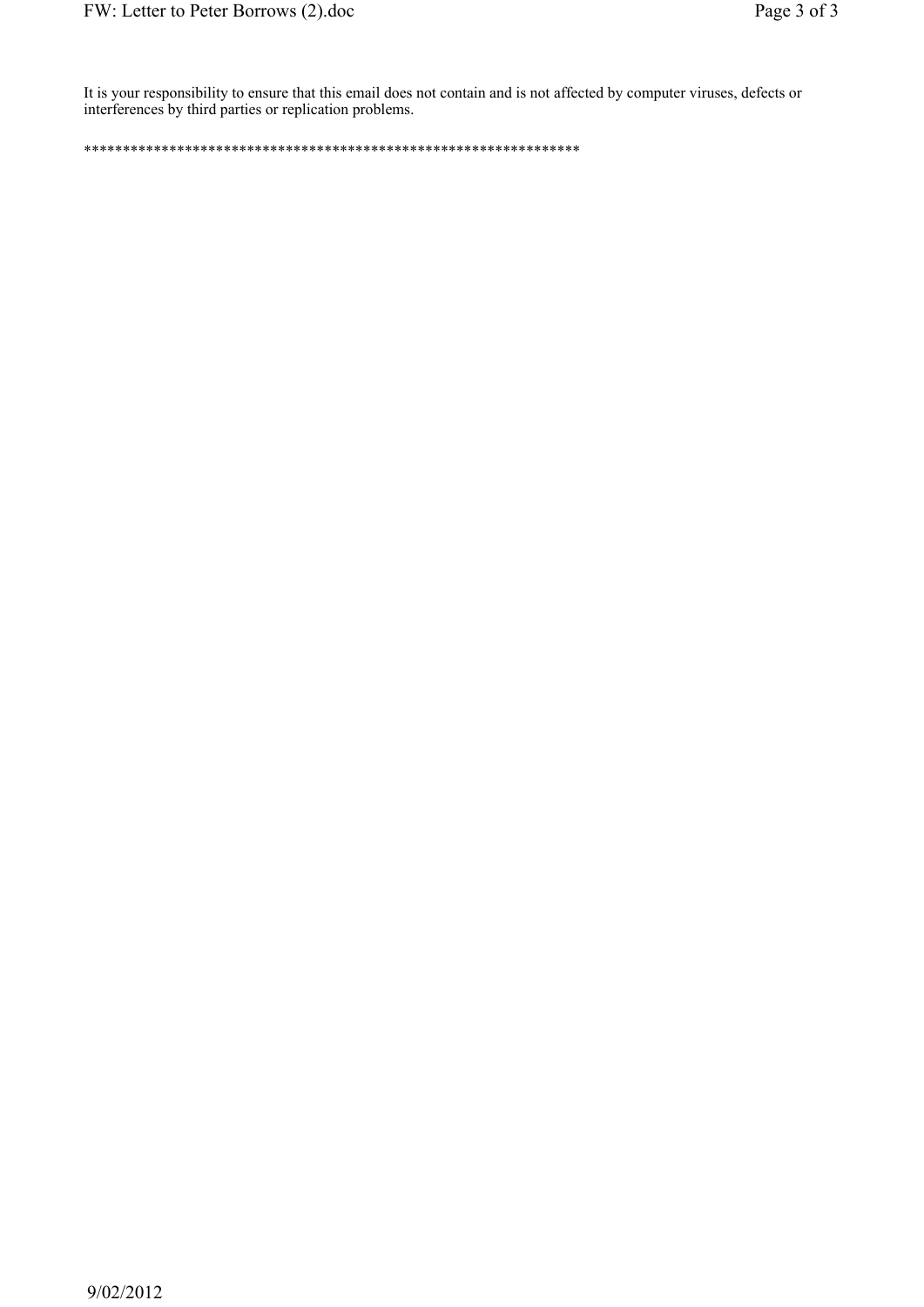Ref CTS 00433/11

Mr Peter Borrows **Chief Executive** Seqwater PO Box 16146 City East QLD 4002

## Dear Peter

You will be aware that the Premier recently announced a Commission of Inquiry into Queensland Floods which will consider among other things, compliance with, and the suitability of the operational procedures relating to flood mitigation and dam safety.

The Commission is required to deliver an interim report by 1 August 2011 (on matters associated with flood preparedness to enable early recommendations to be implemented before next summer's wet season); and its final report by 17 January 2012.

However, I am also aware that Seqwater is currently managing the releases from the flood compartment of Wivenhoe and Somerset Dams in South East Queensland, in the context of the company's current Flood Mitigation Manual for those dams. There are three matters I wish to raise with you in this letter:

(1) I note that under the Flood Mitigation Manual for Wivenhoe and Somerset Dams. Seqwater is required to prepare a report on the recent flood event (see clauses 2.9 and 7.4 of the Manual). It is essential that a report (covering the requirements of both clauses 2.9 and 7.4 of the Manual) to the Department of Environment and Resource Management (DERM) is completed within the required timeframe of six weeks from the date of the incident. However in view of the fact that we remain in the middle of the wet season and further significant inflows are possible, I would urge you to complete this review, which should include consideration of the appropriate Full Supply Levels, earlier than the required date, if at all possible.

Any other changes you propose to the Flood Mitigation Manual, or related matters, eg improved data collection, should be clearly identified in the Review report, along with a timetable to implement them.

(2) Furthermore, while this review of factors relevant to the operating release strategy and the Full Supply Levels is underway, I would request that you develop a contingency protocol which would ensure that if rainfall, that is likely to result in a flood release from Wivenhoe Dam, is forecast for the catchment then Seqwater will immediately convene a discussion with myself and my officers and other appropriate parties.

> Level 13 400 George Street Brisbane Qld 4000 GPO Box 2454 Brisbane Queensland 4001 Australia Telephone + 61 7 3330 6301 Facsimile + 61 7 3330 6306 Website www.derm.gld.gov.au ABN 46 640 294 485

Deleted: them

Deleted: this report

Deleted: proposed

Deleted: establish

Deleted: (being the regulator responsible under the Water Supply (Safety and Reliability)<br>Act 2008)